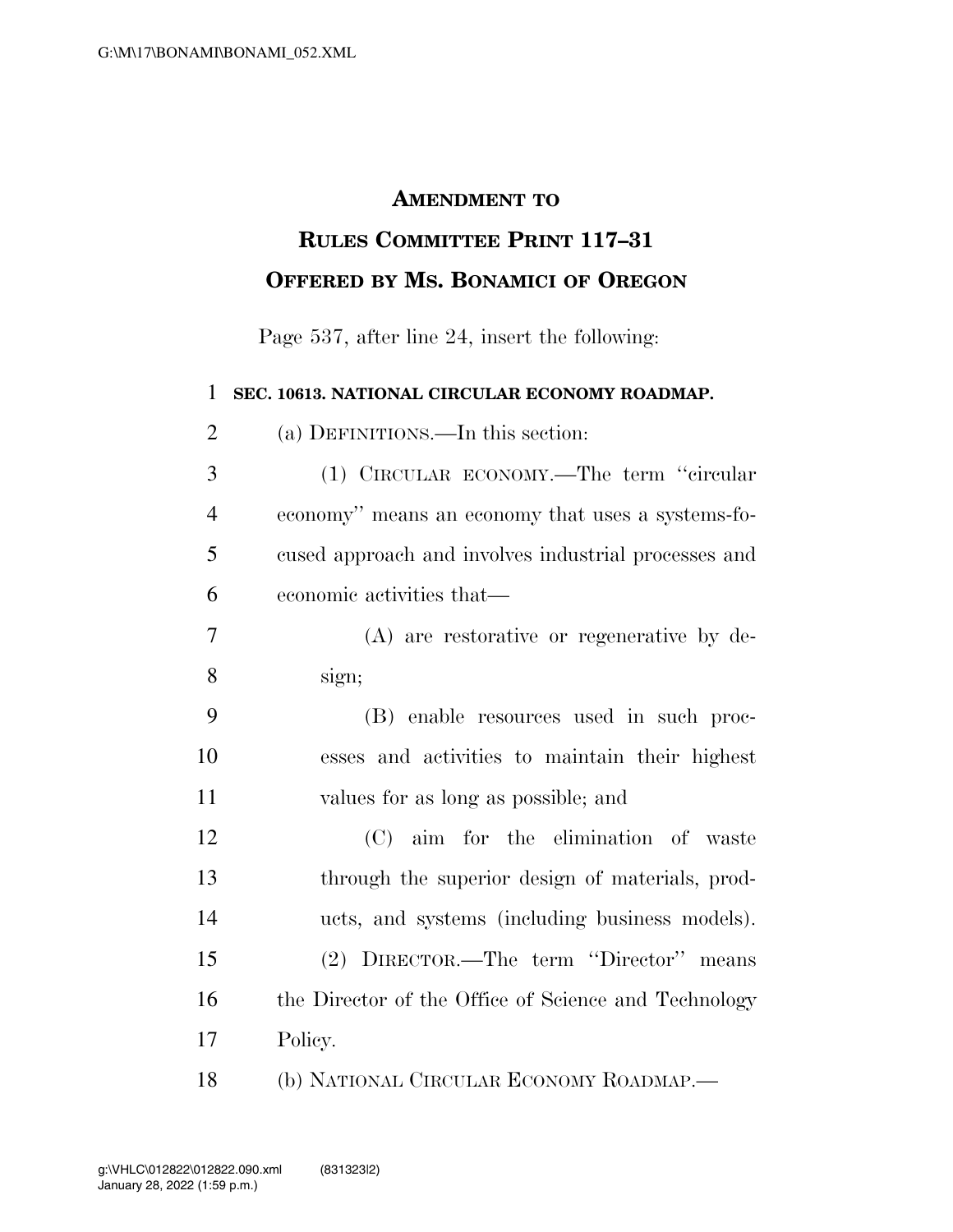| $\mathbf{1}$   | $(1)$ In GENERAL.—Not later than 2 years after         |
|----------------|--------------------------------------------------------|
| $\overline{2}$ | the date of the enactment of this section, the Direc-  |
| 3              | tor shall develop a national circular economy road-    |
| $\overline{4}$ | map that includes—                                     |
| 5              | $(A)$ a vision for how the science and tech-           |
| 6              | nology enterprise should support the develop-          |
| 7              | ment of a circular economy in the United               |
| 8              | States;                                                |
| 9              | (B) identification of key public and private           |
| 10             | stakeholders that may contribute to or benefit         |
| 11             | from a transition to a circular economy; and           |
| 12             | (C) recommendations on specific Federal                |
| 13             | policies needed to drive this transition.              |
| 14             | (2) COORDINATION.—In developing the road-              |
| 15             | map under paragraph $(1)$ , the Director shall, as ap- |
| 16             | propriate, coordinate with—                            |
| 17             | (A) the Secretary of Energy;                           |
| 18             | (B) the Administrator of the Environ-                  |
| 19             | mental Protection Agency;                              |
| 20             | (C) the Secretary of Commerce;                         |
| 21             | (D) the Director of the National Institutes            |
| 22             | of Standards and Technology; and                       |
| 23             | (E) the head of any other relevant Federal             |
| 24             | agency.                                                |